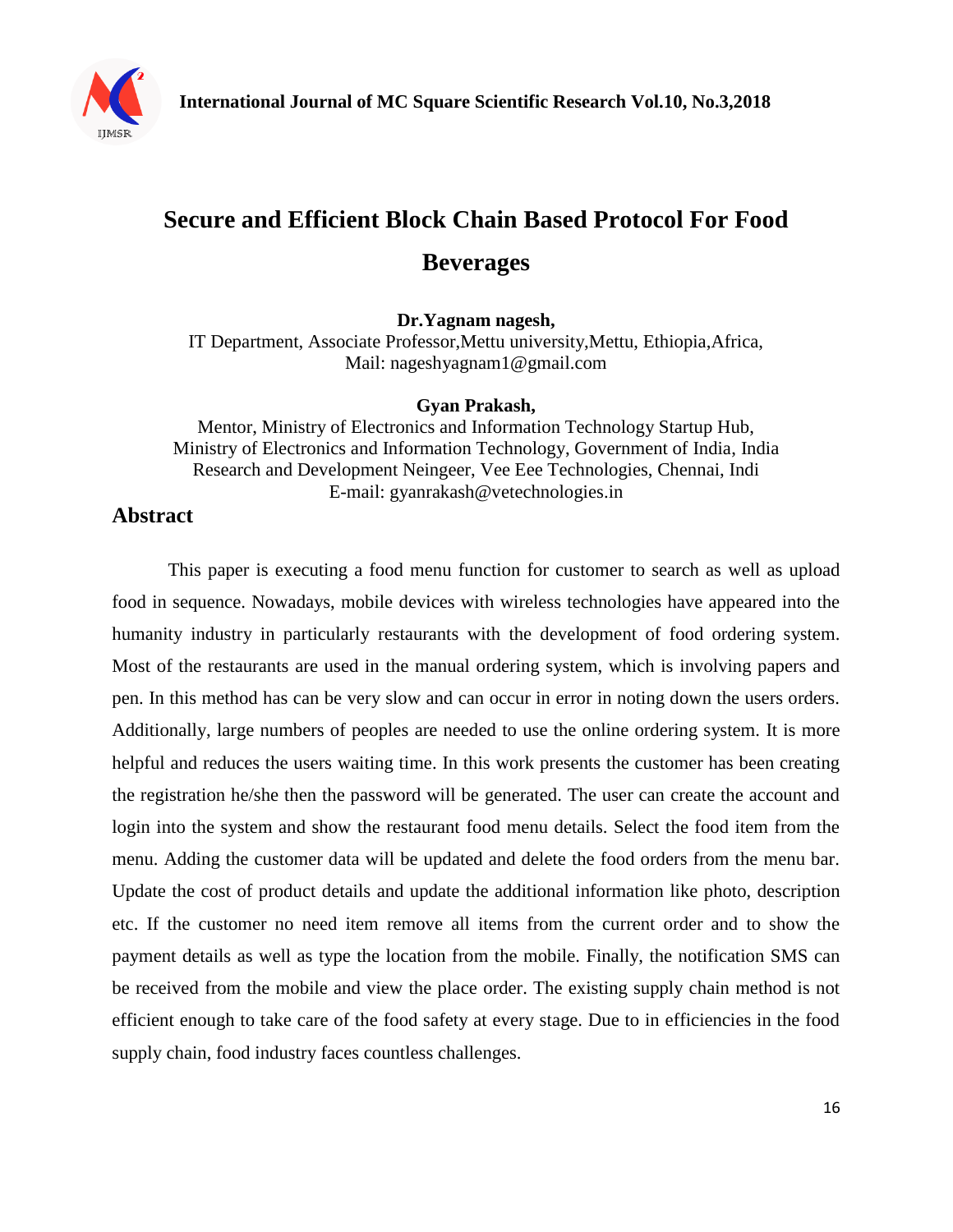

But the rising distributed ledger technology; block chain can improve the food safety by connecting multiple stakeholders like farmers, processors, retailers, as well as consumers.

**Keywords:** Restaurant system, Retailers, online food order, E-food, Food Industry.

## **1. Introduction**

Due to a large number of overweight and suffering from chronic disease in the world, the assessment topic about how to eat keep a healthy diet is a critical issue. In any case, healthy eating is not about strict nutrition viewpoint, staying an idealistically. With the progression of new technologies, particularly mobile phone devices have made food order through the online application, more popular. The conventional method of taking orders in restaurants to including pen and papers note down the order has getting less as it is very moderate and to cause issues in taking the orders.

One issue in healthcare is the lack of accessibility for as often possible health observing. Health software offers progressively for less expensive arrangement and reducing the physical patients, physical relation as well as to gives observing solutions. One of the problems faced by the customers is that the eating place and cafeteria in the site only operated by a particular duration of time. So that most of the shops are closed at 7.00 pm. The customers which consist of need take the instant noodles, junk foods as well as highly controlled sugar snacks to satisfy the hunger. It is happening the health issue and requirements for health treatment. Therefore by using eFoodcart application, they can order the food and transactions without going out of those hostels.

At a very grand level, most of the customer, particularly the overfat, knows that a healthy diet is very important. In this work that many customers would like to how to eat more healthily, but the problem is that they rarely educated how to eat healthily. It happens the health issue and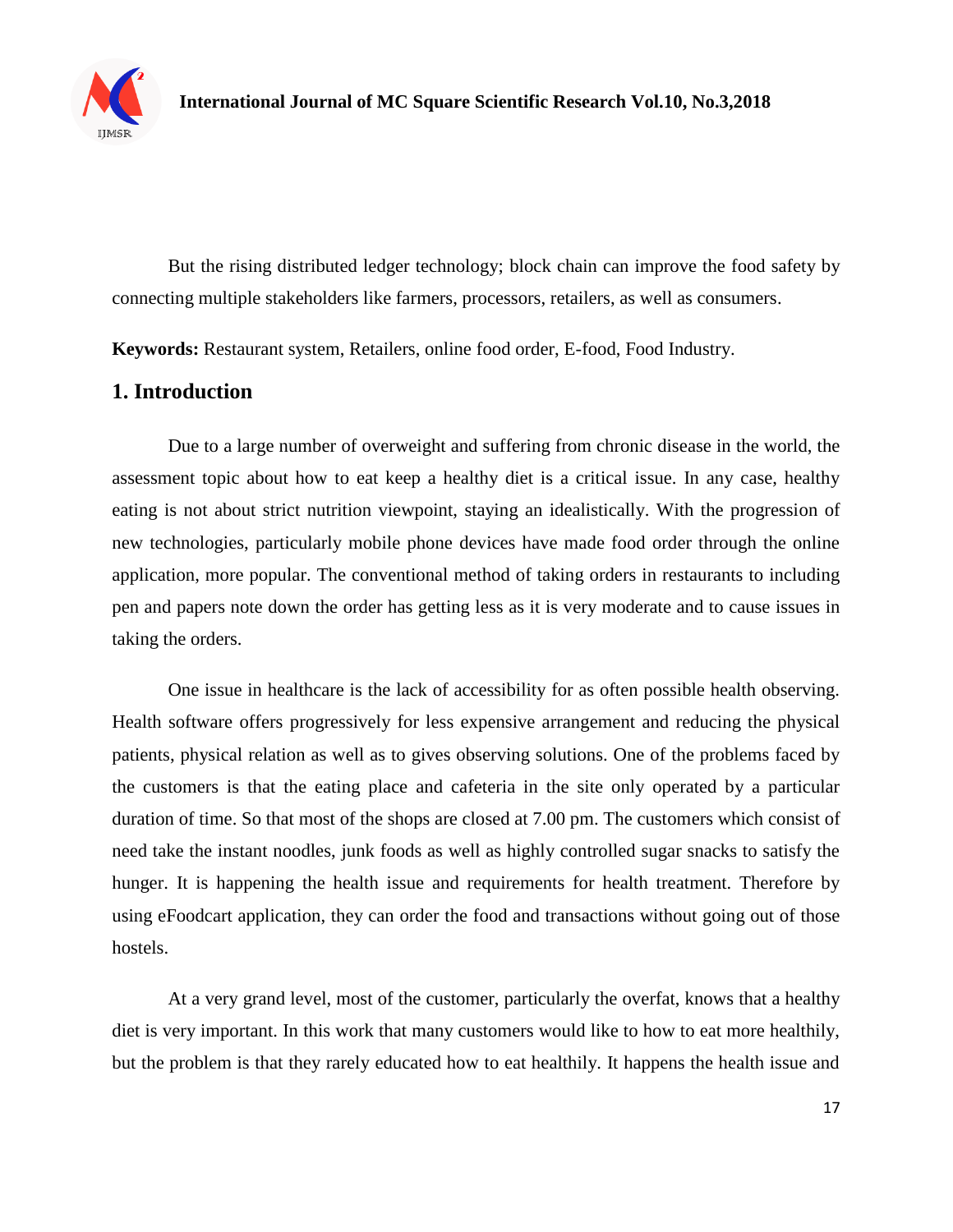

needs for health treatment. Therefore by using eFoodcart application, they can order the food and transactions without going out of those hostels.

Utilize the autofocus camera on an android phone or tablet to scan a packaged foods barcode to get easily understand the good information that can be used by shockingly fat, sugar, as well as high in salt. Using footswitch, which consists of the family members are purchased to buy grocery shopping product through the mobile application. Food switch app using barcode scanner which described as packaged foods our camera and what food they are eating.

## **2. Related Works**

The food switch app implementing the online food ordering techniques, which describes how to order the food through a mobile application and how to deliver to the customer safely [1]. At the present time, food deliver sequence has been widely considered. A lot of researcher have extensive predictable the requirement of velocity awake to building the farming supply chain, particularly, huge undeveloped country like China [2]. Previously sharp elsewhere to since China's agricultural deliver chain building at rest in immaturity that present are lots of troubles. To wholly solve these troubles, it must grab the foundation of provide chain cultivation [3]. In this work implemented by changed world customer are excited about the most recent technologies and mechanizing their typical tasks and thinking about this reality and with a plan to reduce errors and improve effectiveness in conventional food ordering method [4]. An online food ordering method is projected by delivery routing optimization using Google map and GPS technology. In this work, they have to give details of about the Google map and GPS for online food ordering function. The main problem in this work is routing optimization. By there, the majority of the result toward food operate troubles be starting the view of the provisions distribute sequence such because electron rotate individuality [5].

The technologies will validate, prove, record as well as supply and release report on the relocate of rights as well as provision of products as well as good [6]. The block chain be P2P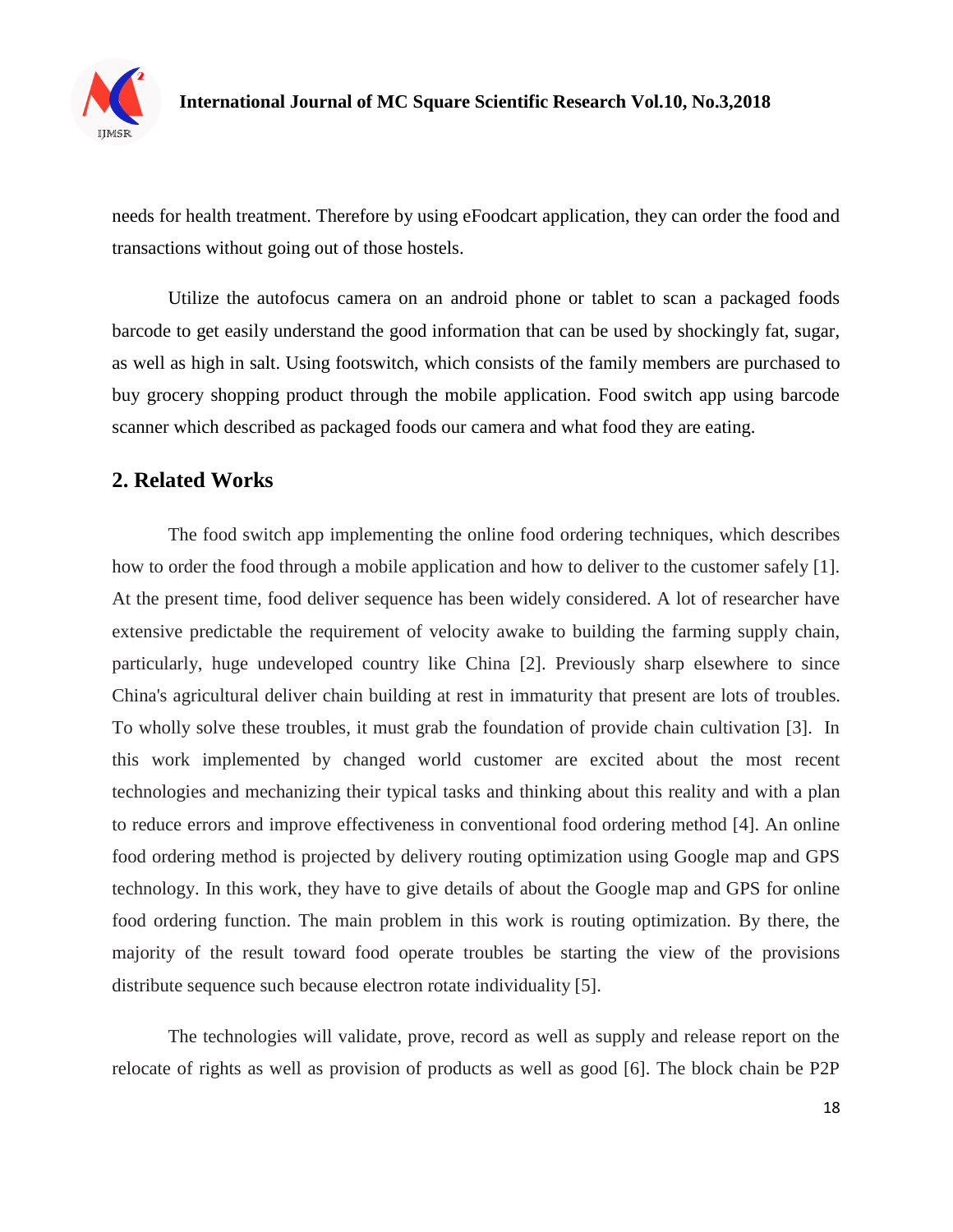

circulated ledger tools, which facilitate provisions operate towards perform in decentralized, clear as well as confined promote atmosphere .In this work propose of the hotel self examination classify method foundation on Zigbee knowledge This method has been complete automatically received data, display, storage as well as analysis so that customers can easily order their food quickly [8].

Smart agreement is theoretical to herald the block chain functional smart contracts to computerize duty as well as optimize agency method [9].This methods are implemented as a killer application in cell phone data services in location-based technologies and wireless communication. In this wireless network can access customer to the nearest restaurant or the entire shopping centre with the minutes at any time and any place [10]. In addition, a block chain is suitable for institute larger simplicity openly at the customer, during produce the appropriate information straight on the paper. In this work presents a combine with technologies these are web-based services wireless communication as well as web-based services. They understood the wireless food ordering organization. The presents of wired as well as wireless data access to the servers as well as food organize structure by Smartphone and both desktop PCs [12].

In this system using wireless network based on the food ordering system through mobile application devices. Android device has more popularity, and it is utilize the mobile application in the mechanization mission location. It is a Linux based in service organization using portable plans. These are Smartphone and tablets [13]. This work implements an as large amount of PDA support android application include be calculated, execute as well as residential by using restaurant location. It is one of the first eCommerce application easily order to the food items, and it is privacy and secure easily interact with mainframe desktop and PC [14]. Android device have more popularity, and it is utilize of the portable function in the mechanization mission position. The purpose of this work is by wireless PDAs in the café as well as verifying the manager as well as employee have been same awareness. In this work presents on an android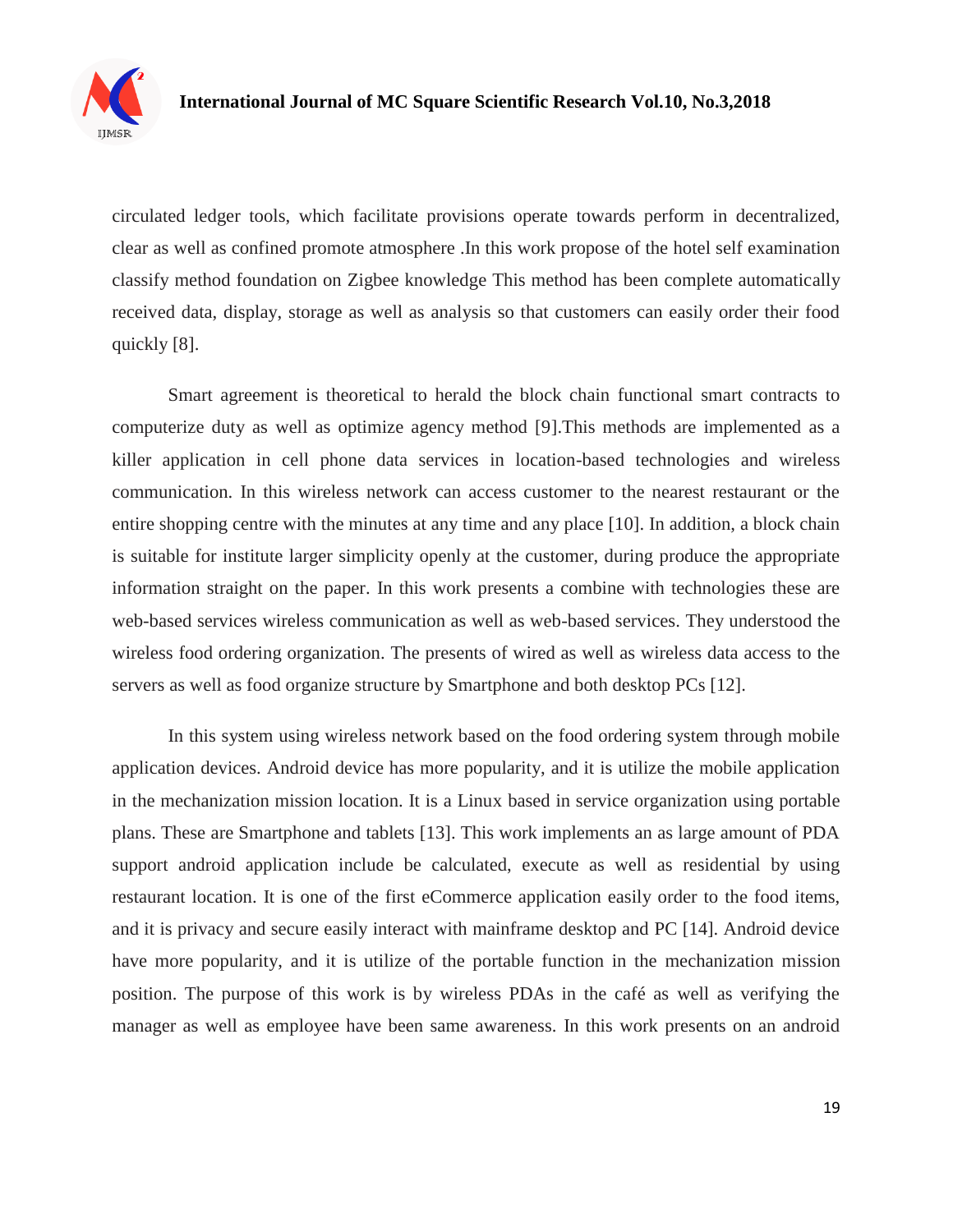

mobile application which consists of climate change and food ordering system. It is combined with the options are an adaption, mitigation as well as food security [15].

# **3.Proposed design**

The overall workflow of the footswitch application based on web service stored in a cloud environment by using android application is shown in figure 1. FSA consists of four modules. These are the customer module, admin module.



Process

Figure 1.WorkFlow of Food Ordering System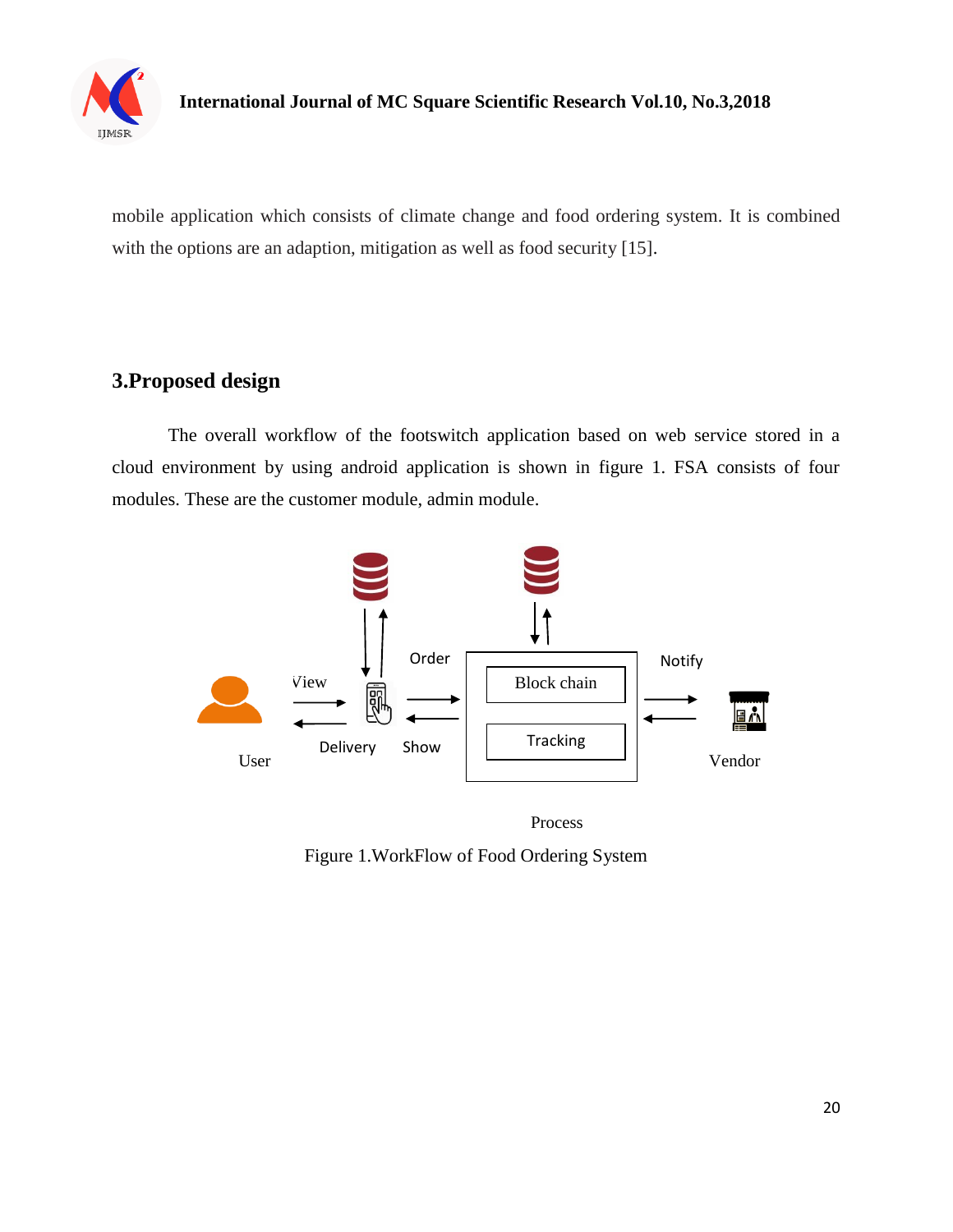



Figure 2. Transcations recorded on Blockchain

#### **3.1 User module**:

The food delivery system, which is consists of a user module and implemented by the user, has to come to the hotel. At first, the customer has been creating the registration he/she then the password will be generated. Finally, the customer has to get a username and password. Then the customer he/she can order the food. The bill transaction is automatically going to the particular user. The user can create the account and login into the system and show the restaurant food menu details. Select the food item from the menu. If the customer no need item remove all items from the current order and to show the payment details as well as type the location from the mobile. Finally, the notification SMS can be received from the mobile and view the place order.

#### **3.2 Admin module:**

In this module presents functionality user and admin only. It cannot be accessible to any other users of the system, which is a hotel employee or customer to change the data. Adding the customer data will be updated and delete the food orders from the menu bar. Update the cost of product details and update the additional information like photo, description etc. The previous customer can access this system, and the function will be not configured.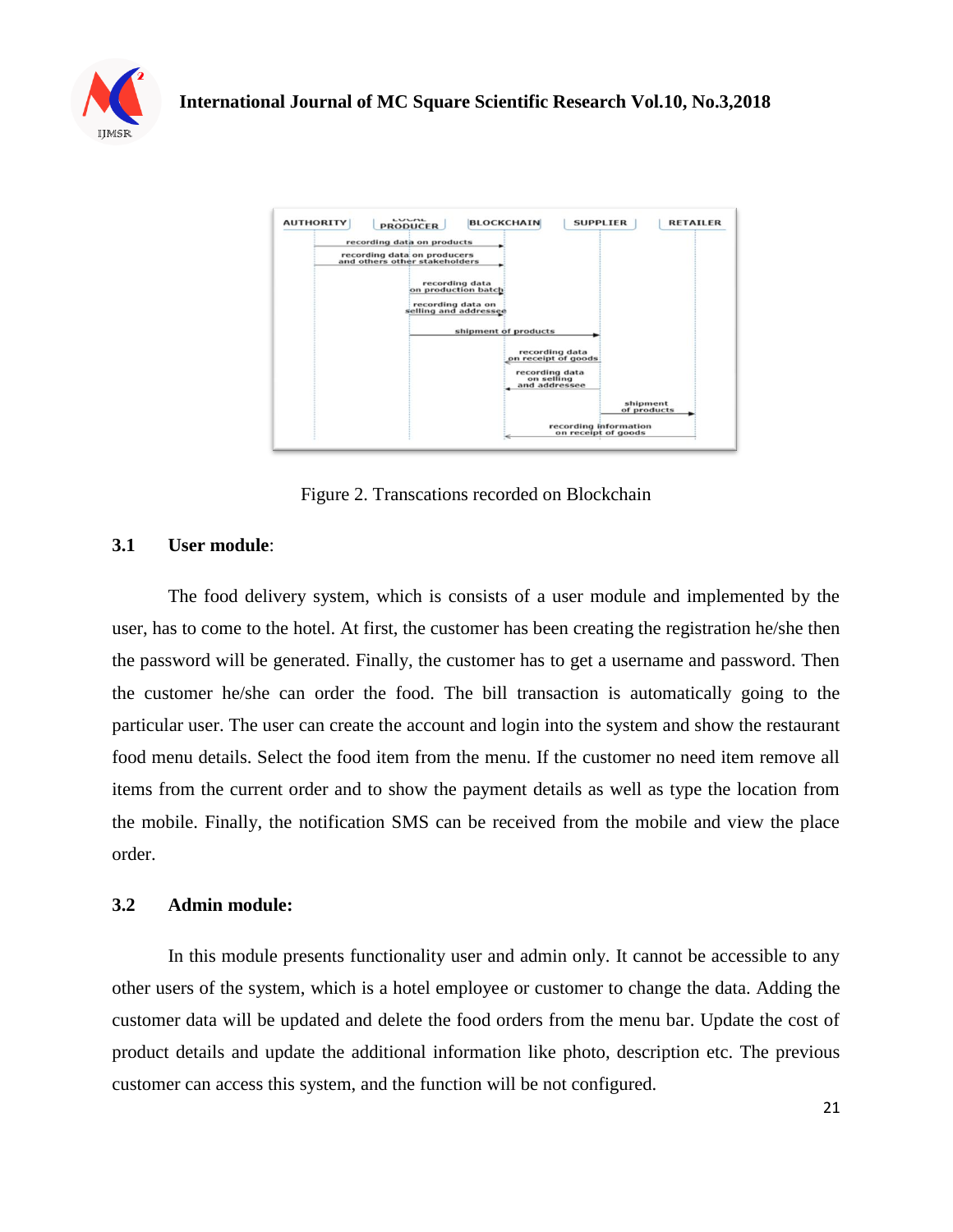

#### **3.3 Hotel /restaurant owner module**:

This is the very simplest modules compare to other modules. It is planned to be can only by using a hotel employee. This module describes retrieving the new orders from the database, and then the new orders display in the application so that the new rules can easily readable through the graphical way.

#### **Benefits of the block chain concept in food Chain**

Block chain simplifies this difficult task by as long as for one too many data combination as well as process orchestration participants. They are Tree types of elements explain the food supply chain used from the block chain method that is efficiency, transparency as well as security and safety.

#### **Transparancy:**

The major plan of a block chain be help to the replace off in order, generate a digital double in sequence as well as its workflow, as well as authenticate the value of food as it shift next to the sequence .These plan are expert by allowing every contributor to split statement, confirmation as well as assessment of all previous statement regarding the provisions. The passage of provisions next to the deliver sequence is holding a block chain article called a "food bundle". Finally, in this technique, the package is the grouping of each information provided by the stakeholders over the duration of provisions aim. That information can be able to using institute the derivation, value, flavour, sustainability as well as taste summary, as well as lots of previous feature of the provisions.

## **Efficiency:**

A blockchain is a part of communications so as to facilitate original communication among players not significant or trusting each other yet. Every participants approach mutually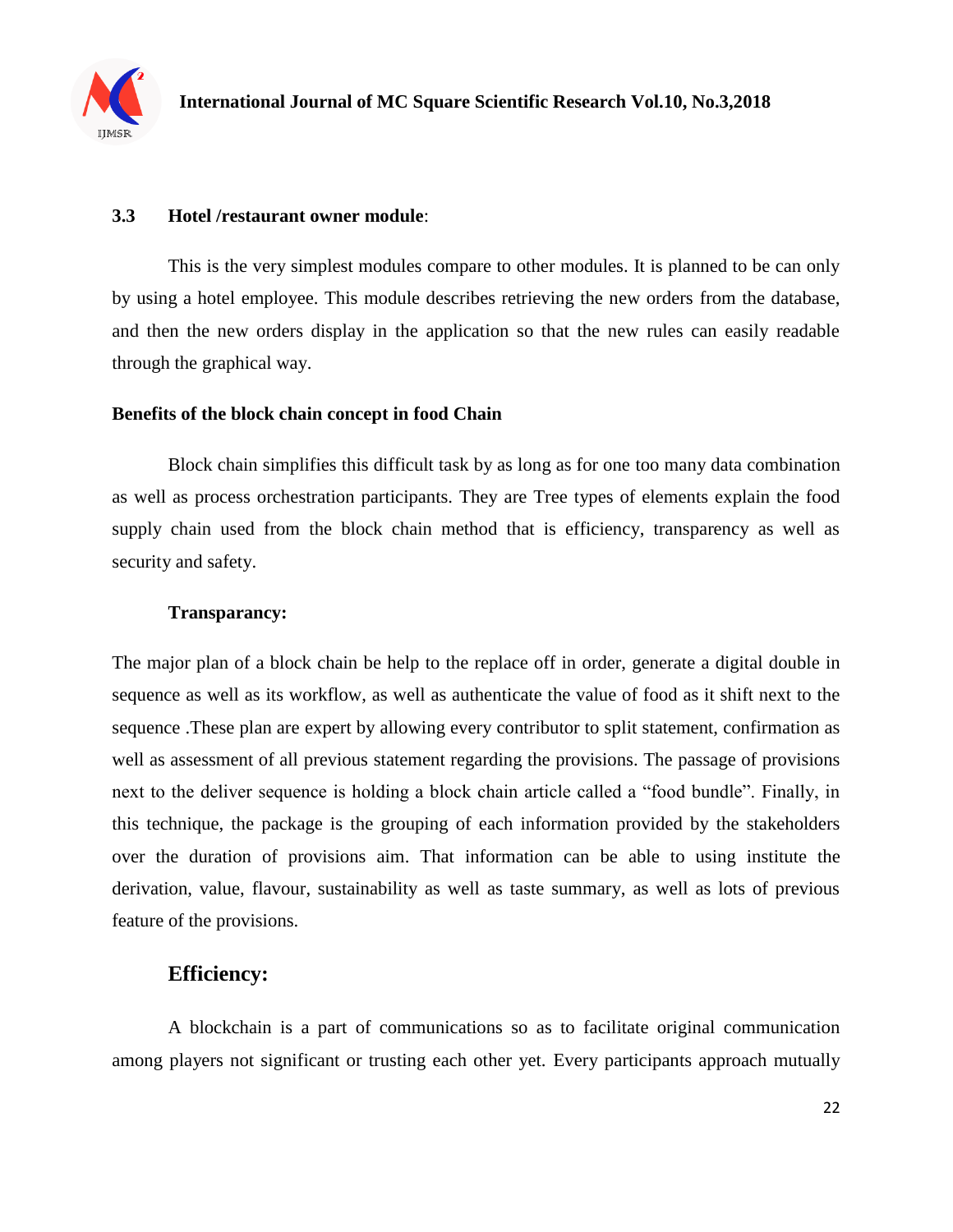

during the blockchain, can estimate the declaration made, as well as inform their description controller when matches in value, instance, capacity, etc., are found. Buyers as well as sellers are synchronized by a combined but dependable want to data, which can then be combined as well as used by either party. In this process, traceability does not have to wait for huge company organization to use principles, as well as/or semi-mandatory or determined production training, to admission in sequence.

## **Security and safety**:

Block chains can also be used to issue as well as manage the formation of single cryptographic tokens be able to made to signify value in escrow connecting two participants In fact, tokens need not take the form of value replace for financial settlements of invoices as well as contracts. Rather, they represent a license to publish information that becomes individually respected in quantity to the requirements of others in the block chain. For example, in-field sensors, drones as well as precision spraying equipment are expensive to purchase by farmers.

## **4. Result and discussion**

At first, the FSA system application will be downloaded from the browser, and the *n* number of users can download them through the browser.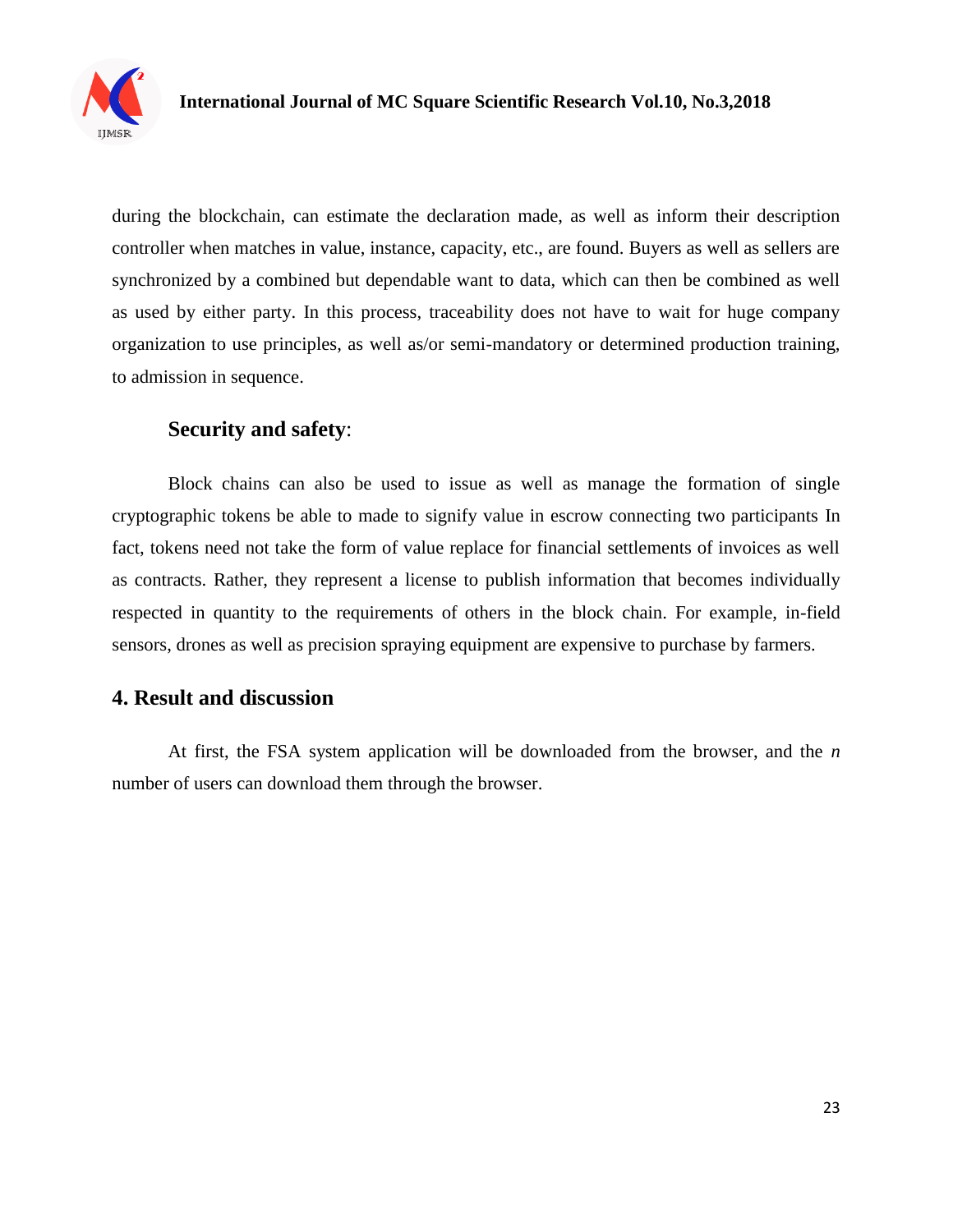



Figure 3.Result and discussion



Figure 4.Output of food chain based on Block chain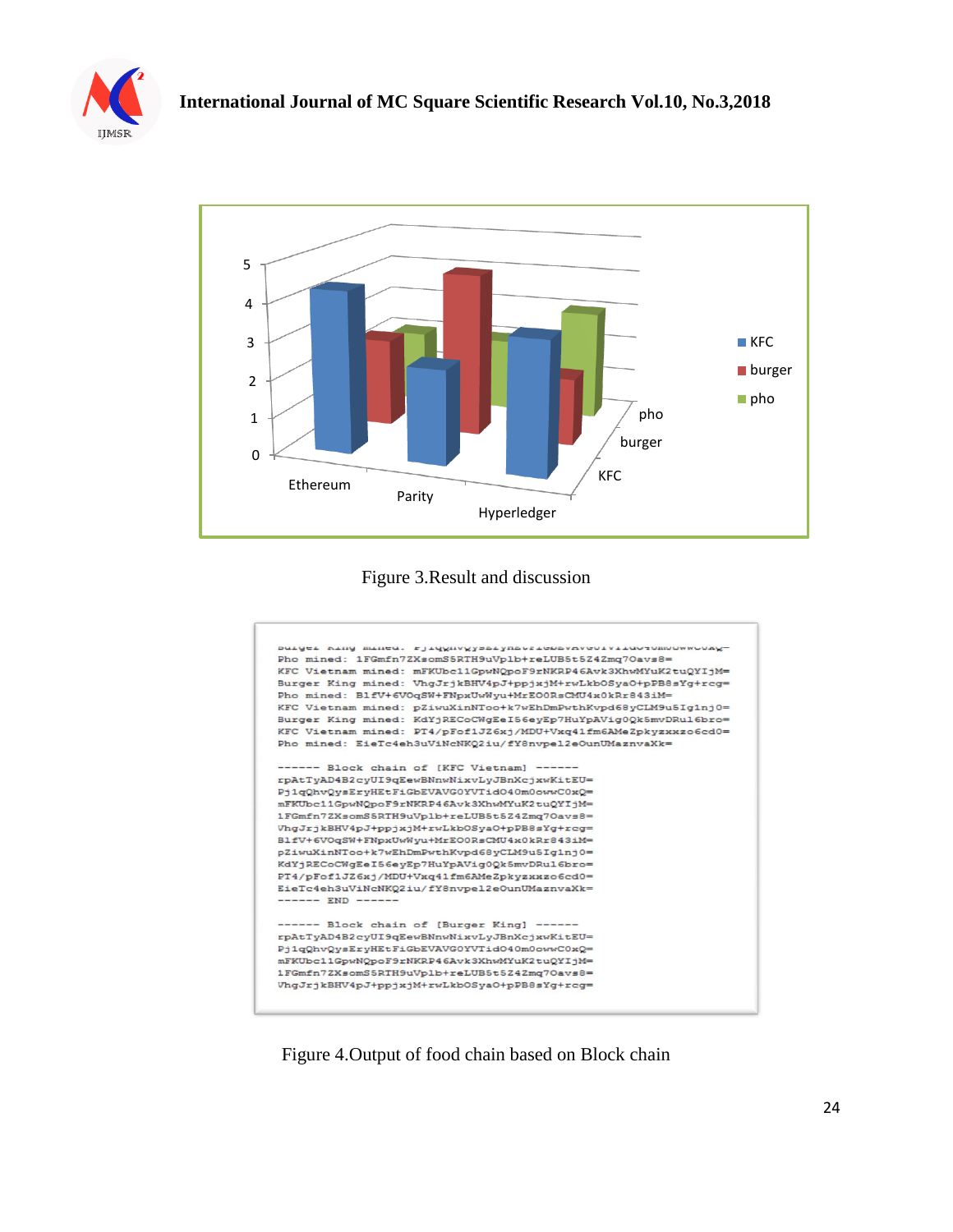

After installing the application in their android device, the user gets a notification with the current version and updates for the application. Documentation inside the blockchain cannot be adapted retroactively since it is organization. . Not only communication except and other information can be recorded inside the block chain, such as documents, food traceability or identity management. This individuality leave the block chain knowledge perfect for managing the whole agri-food supply chain by avoiding the imitation as well as guarantee the quality, transparency, the origin as well as the reliability. The exercise of block chain functional to food supply chain in the context of smart. Tourism is powerful as well as can lead important results as well as revolution in conditions of process as well as procedure organization opportunity the way conduct compound spread request.

# **5. Conclusion**

Our explanation appears better than conventional reason since all the communications is previously present as well as block chain itself. Present is no requiring disbursing designed for cloud explanation otherwise service supplier. In addition preservation is staying as well as user confidence is exploited as the entire communications have the possession. Present not performer capable toward influence records, it can be include or borrowed communications. In the whole case of this convincing also for additional establishment, our explanation decreases the role of the middle influence growing client trust. The influence requirements to be hand over only for actors as well as products certification as well as agreement, using previously accessible as well as used systems as well as infrastructures, which is a minimal condition compulsory by law. Behind to no mediator is occupied the documentation chain is entirely prohibited during smart contracts in a wholly transparent as well as liberally accessible way and unmodifiable.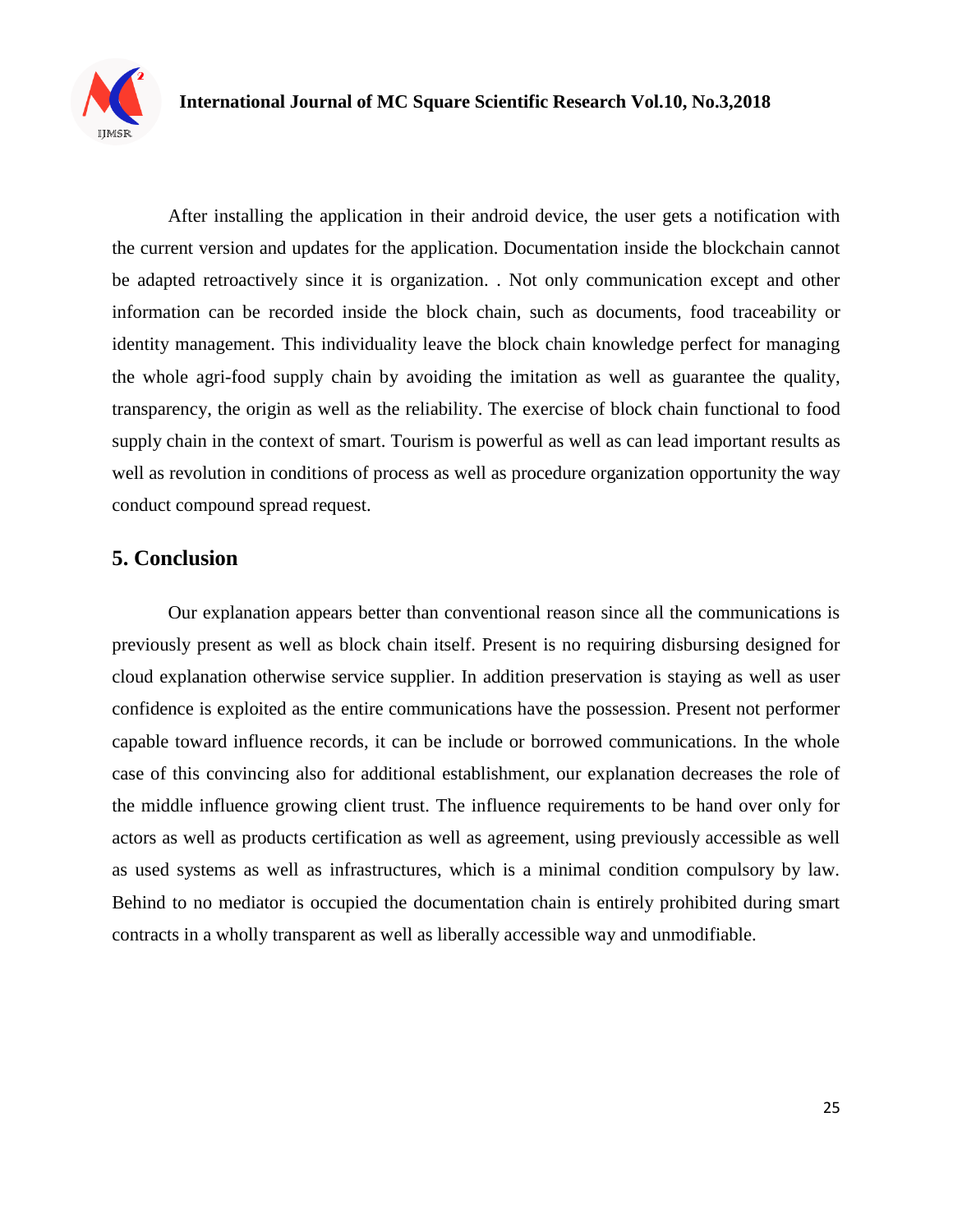

# **References**

- 1. Tian, F., 2016, June. An agri-food supply chain traceability system for China based on RFID & blockchain technology. In 2016 13th international conference on service systems and service management (ICSSSM) (pp. 1-6). IEEE.
- 2. Tian, F., 2017, June. A supply chain traceability system for food safety based on HACCP, blockchain & Internet of things. In 2017 International Conference on Service Systems and Service Management (pp. 1-6). IEEE.
- 3. Tse, D., Zhang, B., Yang, Y., Cheng, C. and Mu, H., 2017, December. Blockchain application in food supply information security. In 2017 IEEE International Conference on Industrial Engineering and Engineering Management (IEEM) (pp. 1357-1361). IEEE.
- 4. Watanabe, H., Fujimura, S., Nakadaira, A., Miyazaki, Y., Akutsu, A. and Kishigami, J., 2016, January. Blockchain contract: Securing a blockchain applied to smart contracts. In 2016 IEEE international conference on consumer electronics (ICCE) (pp. 467-468). IEEE..
- 5. Caro, M.P., Ali, M.S., Vecchio, M. and Giaffreda, R., 2018, May. Blockchain-based traceability in Agri-Food supply chain management: A practical implementation. In 2018 IoT Vertical and Topical Summit on Agriculture-Tuscany (IOT Tuscany) (pp. 1-4). IEEE..
- 6. Galvez, J.F., Mejuto, J.C. and Simal-Gandara, J., 2018. Future challenges on the use of blockchain for food traceability analysis. TrAC Trends in Analytical Chemistry, 107, pp.222-232..
- 7. Mao, D., Hao, Z., Wang, F. and Li, H., 2019. Novel Automatic Food Trading System Using Consortium Blockchain. Arabian Journal for Science and Engineering, 44(4), pp.3439-3455.
- 8. Baralla, G., Ibba, S., Marchesi, M., Tonelli, R. and Missineo, S., 2018, August. A Blockchain Based System to Ensure Transparency and Reliability in Food Supply Chain. In European Conference on Parallel Processing (pp. 379-391). Springer, Cham.